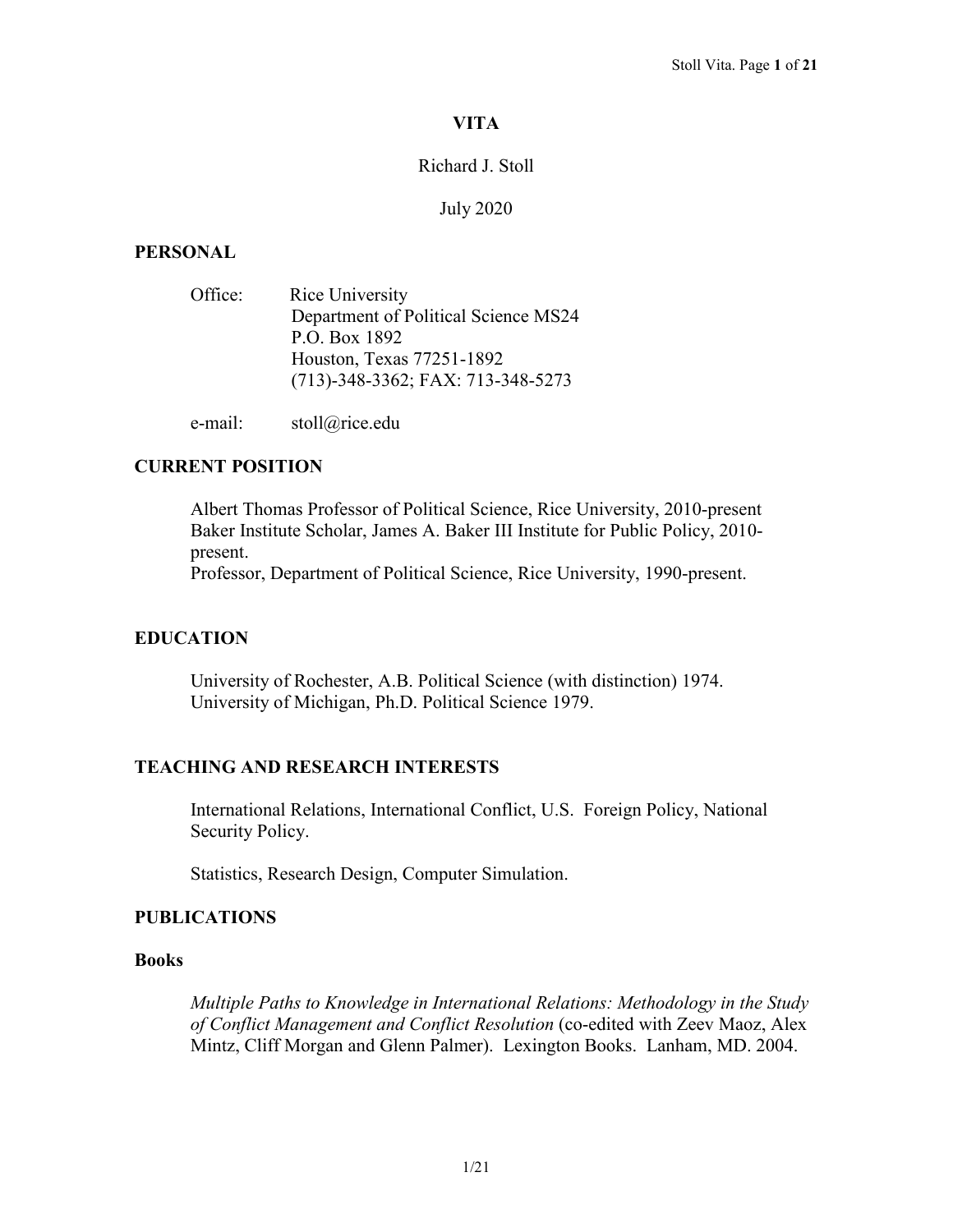*Exploring Realpolitik: Probing International Relations Theory With Computer Simulation* (with Thomas R. Cusack). Lynne Rienner. Boulder, Colo. 1990.

*U.S. National Security Policy and The Soviet Union: Persistent Regularities And Extreme Contingencies.* University of South Carolina Press. Columbia. 1990.

*Power In World Politics*. (co-edited with Michael D. Ward). Lynne Rienner. Boulder. 1989.

*Choices In World Politics: Sovereignty And Interdependence*. (co-edited with Bruce Russett and Harvey Starr). W.H. Freeman. New York. 1989.

*Quantitative Indicators In World Politics*. (co-edited with J. David Singer). Praeger. New York. 1984.

#### **Articles and Book Chapters**

Hunting Malicious Bots on Twitter: An Unsupervised Approach. Zhouhan Chen, Rima S. Tanash, Richard Stoll, and Devika Subramanian. September 2017. In: Ciampaglia G., Mashhadi A., Yasseri T. (eds) Social Informatics. SocInfo 2017. Lecture Notes in Computer Science, vol 10540. Springer, Cham, p. 501-510.

To Arms, to Arms: What Do We Know About Arms Races? September 2017. In *Oxford Research Encyclopedia of Politics.* Edited by William Thompson. [http://politics.oxfordre.com/view/10.1093/acrefore/9780190228637.001.0001/acre](http://politics.oxfordre.com/view/10.1093/acrefore/9780190228637.001.0001/acrefore-9780190228637-e-350) [fore-9780190228637-e-350](http://politics.oxfordre.com/view/10.1093/acrefore/9780190228637.001.0001/acrefore-9780190228637-e-350)

The Acceptability of War and Support for Defense Spending: Evidence from Fourteen Democracies, 2004-2013 (with Richard C. Eichenberg). 2017. *Journal of Conflict Resolution* 61,4: 788-813.

Is China's International Economic Policy Targeting Africa? And Why Should We Care? 2013. *Thurgood Marshall Law Review* 28,2: 297-320.

Gender Difference or Parallel Publics? The Dynamics of Defense Spending Opinions in the United States, 1965-2007 (with Richard C. Eichenberg). 2012. *Journal of Conflict Resolution*. 56(2): 331-348.

Civil Engineering: Does a Realist World Influence the Onset of Civil Wars? 2011. *Simulation and Gaming*. 42,6: 747-770.

Is Chinese Foreign Policy Targeting Sub-Saharan Africa? 2011. The Rise of China and Its Energy Implications. James A. Baker III Institute for Public Policy Energy Forum.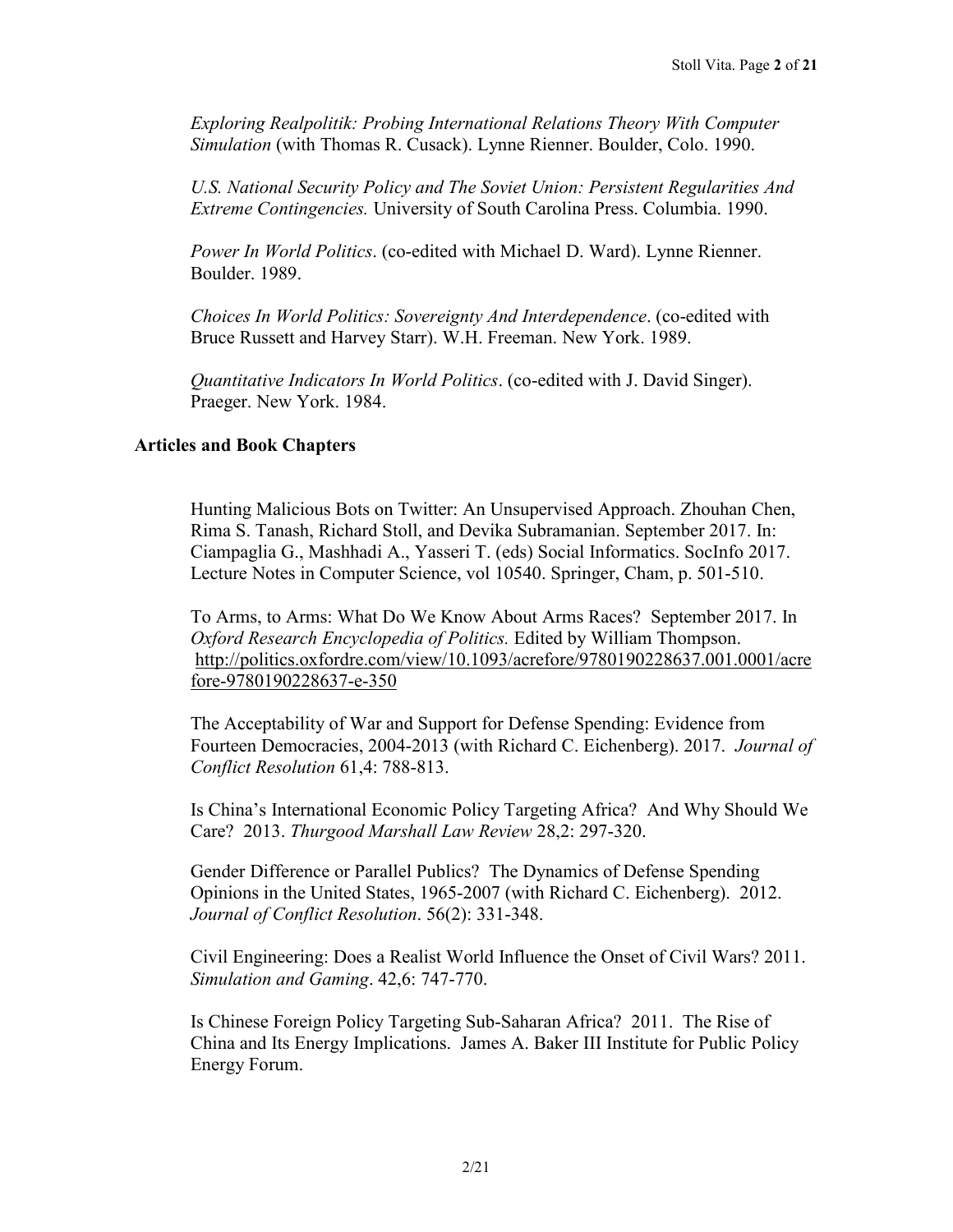Tradeoffs in Trade Data: Do Our Assumptions Affect Our Results? (with Charles Boehmer and Bernadette Jungblut). 2011. *Conflict Management and Peace Science* 28,2: 145-167.

Energy, Africa, and Civil Conflict: What Does the Future Hold? 2010. In Hriar Cabayan et al. Perspectives on Political and Social Regional Stability Impacted by Global Crises - A Social Science Context. Strategic Multilayer Assessment, Defense Research and Engineering, Department of Defense and U.S. Army Corps of Engineers Research and Development Directorate. Pp. 144-149.

Is Leo Durocher right? Do "Nice States Finish Last?" 2008. In *Causes and Consequences of International Conflict: Data, Methods and Theory*. Edited by Glenn Palmer. London, England. Routledge, pp. 165-185.

War President: The Approval Ratings of George W. Bush (with Richard C. Eichenberg and the assistance of Matthew Lebo) 2006. *Journal of Conflict Resolution* 50, 6: 783-808.

Events, Patterns, and Analysis (with Devika Subramanian). 2006. In *Programming for Peace: Computer-Aided Methods for International Conflict Resolution and Prevention*. Edited by Robert Trappl. Springer, New York, New York , pp. 145- 160.

Civil Reality? Simulation Experiments on the Impact of Civil War in a Realist World. 2005. *Conflict Management and Peace Science* 22,1: 19-38.

Four Way Street? Saudi Arabia's Behavior Among the Superpowers, 1966-1999. (with Devika Subramanian). 2004. The Energy Dimension in Russian Global Strategy. Petroleum Energy Center of Japan and the James A. Baker III Institute for Public Policy.

The Political Fortunes of War: Iraq and the Domestic Standing of President George W. Bush (with Richard C. Eichenberg). 2004. The Foreign Policy Centre (fp.org.uk).

Events, Patterns and Analysis: Forecasting Conflict in the 21<sup>st</sup> Century (with Devika Subramanian). 2004. *Proceedings of the National Conference on Digital Government Research*. The Digital Government Research Center, pp. 19-20.

Multiple Paths to Knowledge?: Integrating Methodology and Substance in the Study of Conflict Management and Conflict Resolution. In *Multiple Paths to Knowledge in International Relations: Methodology in the Study of Conflict Management and Conflict Resolution.* Edited by Zeev Maoz, Alex Mintz, Cliff Morgan, Glenn Palmer and Richard J. Stoll. Lexington Books, Lanham, MD. 2004.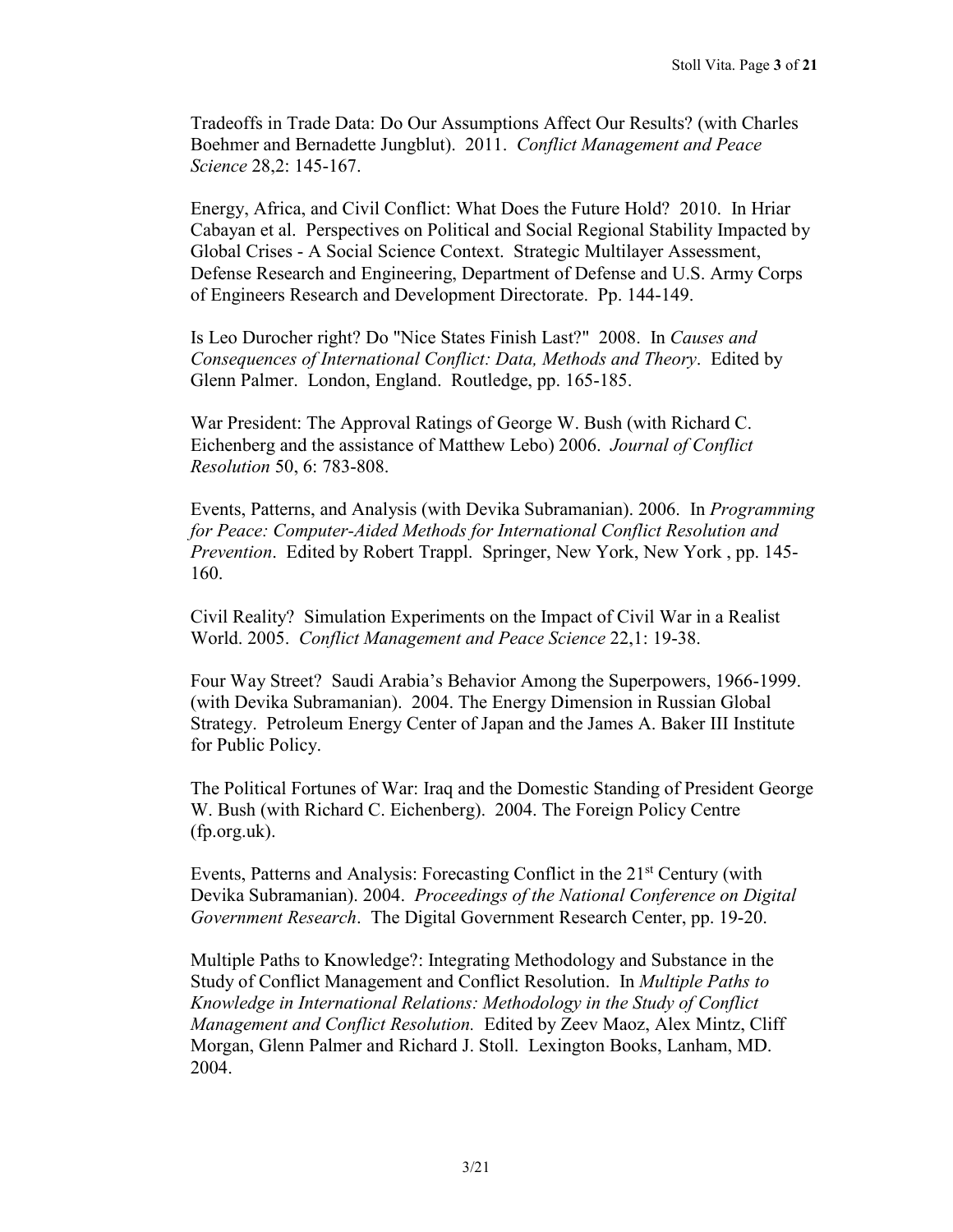Examining Conflict Escalation within the Civilization Context (with Sean Bolks). *Conflict Management and Peace Science*. 20,2 (2003), p. 85-109.

Representing Defense: Democratic Control of the Defense Budget in the United States and Western Europe (with Richard Eichenberg). *Journal of Conflict Resolution*. 47,4 (2003), p. 399-422..

The Liberal Peace and Conflictive Interactions: The Onset of Militarized Interstate Disputes, 1950-78. (with Bernadette Jungblut). *Journal of Peace Research* 39,5 (2002), p. 527-546.

The Arms Acquisition Process: The Effect of Internal and External Constraints on Arms Race Dynamics. (with Sean Bolks) *Journal of Conflict Resolution* 44: 580- 603 (2000).

Exploring International Relations Theory with Computer Simulation. In *Simulations in Social Sciences -- A Reader*. Edited by Dietmar Herz in cooperation with Andreas Blatte. Hamburg, Germany: Lit-Verlag. 1999; p. 337-363.

Nice States Finish … Pretty Well: Collective Security Behavior in Militarized Interstate Disputes, 1816-1992. *International Interactions*, 24,3: 287-313 (1998)

The Evolution of War. In S. Bremer and T. Cusack (ed.). *The Process of War: Advancing the Scientific Study of War*. 1995. Luxembourg. Gordon and Breach, pp. 129-160.

Collective Security and State Survival in the Interstate System. (with Thomas R. Cusack) *International Studies Quarterly* 38,1: 33-59 (1994).

The Evolution of War. *International Interactions* 19,1-2: 99-124 (1993).

Multistate System Stability: The Benefits of a Collective Security Approach. (with Thomas R. Cusack). In R. Huber and R. Avenhaus (ed.) *International Stability in a Multipolar World: Issues and Models for Analysis*, Nomos Verlagsgesellschaft. Baden-Baden 1993.

Steaming in the Dark? Rules, Rivals, and the British Navy, 1860-1913. *Journal of Conflict Resolution* 36,2 (1992), pp. 263-283.

"Too Little," But Not for Too Long: Public Attitudes on Defense Spending. In A. Mintz (ed.) *The Political Economy of Military Spending in the United States*. Harper Collins. New York. 1991.

Balancing Behavior in the Interstate System, 1816-1976. (with Thomas R. Cusack) *International Interactions* 16,4 (1990), pp. 255-270.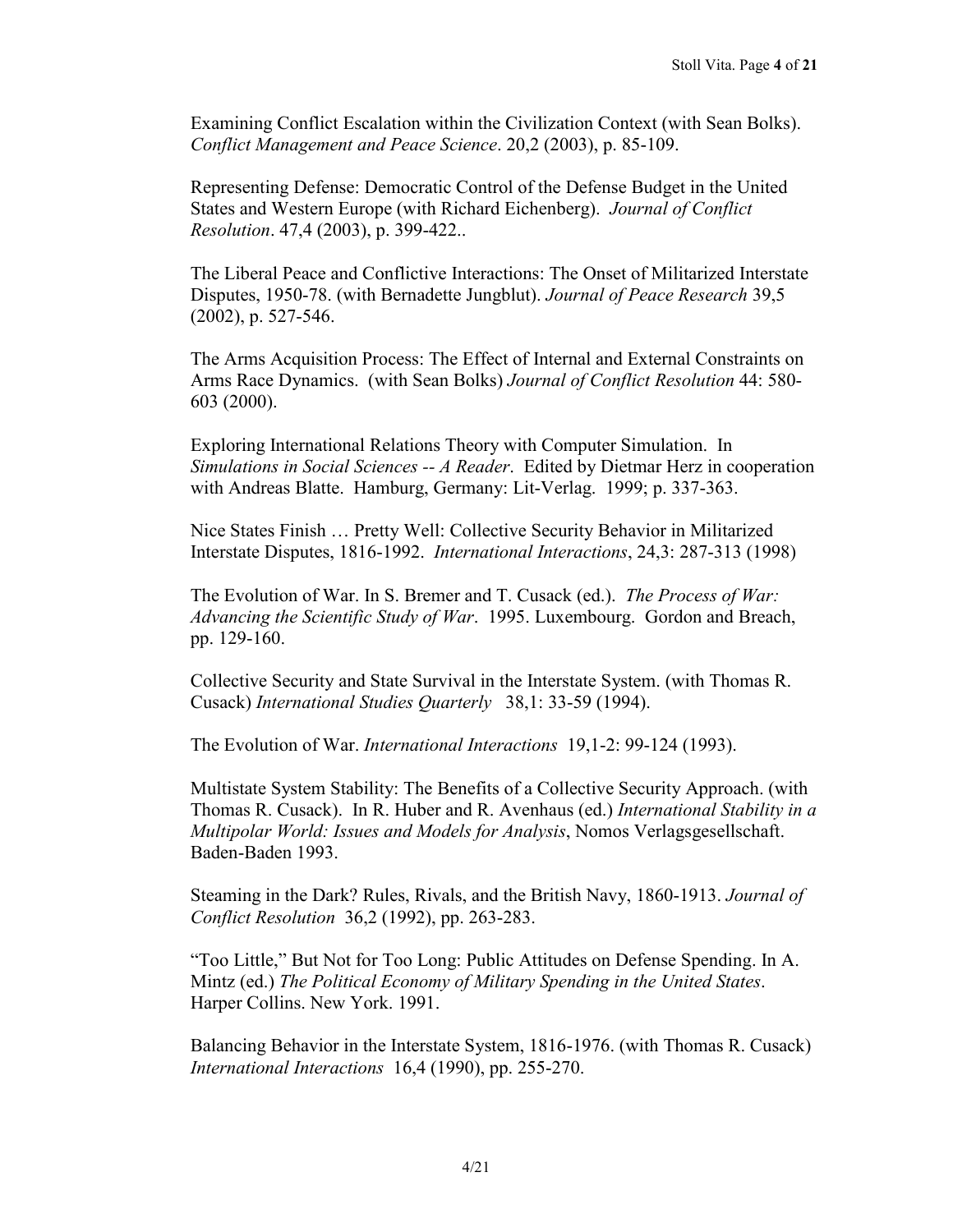The Russians are Coming! A Computer Simulation. *Armed Forces And Society* 16:2 (Winter 1990), pp. 193-213.

Rationality's Reward in a Warring State System. (with Thomas R. Cusack). In C. Gochman and A. Sabrosky (ed.), *Prisoners Of War: Papers In Honor Of The Twenty Fifth Anniversary Of The Correlates Of War Project*. Lexington Books. Lexington, MA. 1990.

One Small Step, One Giant Leap: Strategy Selection in Militarized Disputes. (with Russell J. Leng). In C. Gochman and A. Sabrosky (ed.), *Prisoners Of War: Papers In Honor Of The Twenty Fifth Anniversary Of The Correlates Of War Project*. Lexington Books. Lexington, MA. 1990.

Adaptation, State Survival, and System Endurance: A Simulation Study. (with Thomas R. Cusack) *International Political Science Review* 11:2 (1990), pp. 261-278.

State Power, World Views, and the Major Powers. In R. Stoll and M. Ward (ed.) *Power In World Politics*. Lynne Rienner. Boulder. 1989.

System and State in International Politics: A Computer Simulation of Balancing in an Anarchic World. *International Studies Quarterly* 31:4 (December 1987), pp. 387-402.

The Sound of the Guns: Is There a Congressional Rally Effect After US Military Action? *American Politics Quarterly* 15:2 (April 1987), pp. 223-237.

Negotiating Strategic Arms Control, 1969-1979: Modeling the Bargaining Process. (with William McAndrew) *Journal Of Conflict Resolution* 30:2 (June 1986), pp. 315-326.

Simulating Government Behavior During Disputes. In M. Ward (ed.), *Theories, Models, And Simulations In International Relations: Essays In Honor Of Harold Guetzkow*. Westview. Boulder. 1985, pp. 510-519.

The Fiscal Impact of the U.S. Military Assistance Program, 1967-1976. (with Robert Stein and Mark Ishimatsu) *Western Political Quarterly* 38:1 (March 1985), pp. 27-43.

Capability Concentration, Alliance Bonding, and Conflict Among the Major Powers. (with Michael Champion). In A. Sabrosky (ed.), *Polarity And War: The Structure Of International Conflict*. Westview. Boulder. 1985.

From Fire To Frying Pan: The Impact of Major Power War Involvement on Major Power Dispute Involvement, 1816-1976. *Conflict Management And Peace Science* 7:2 (Spring 1984), pp. 71-82.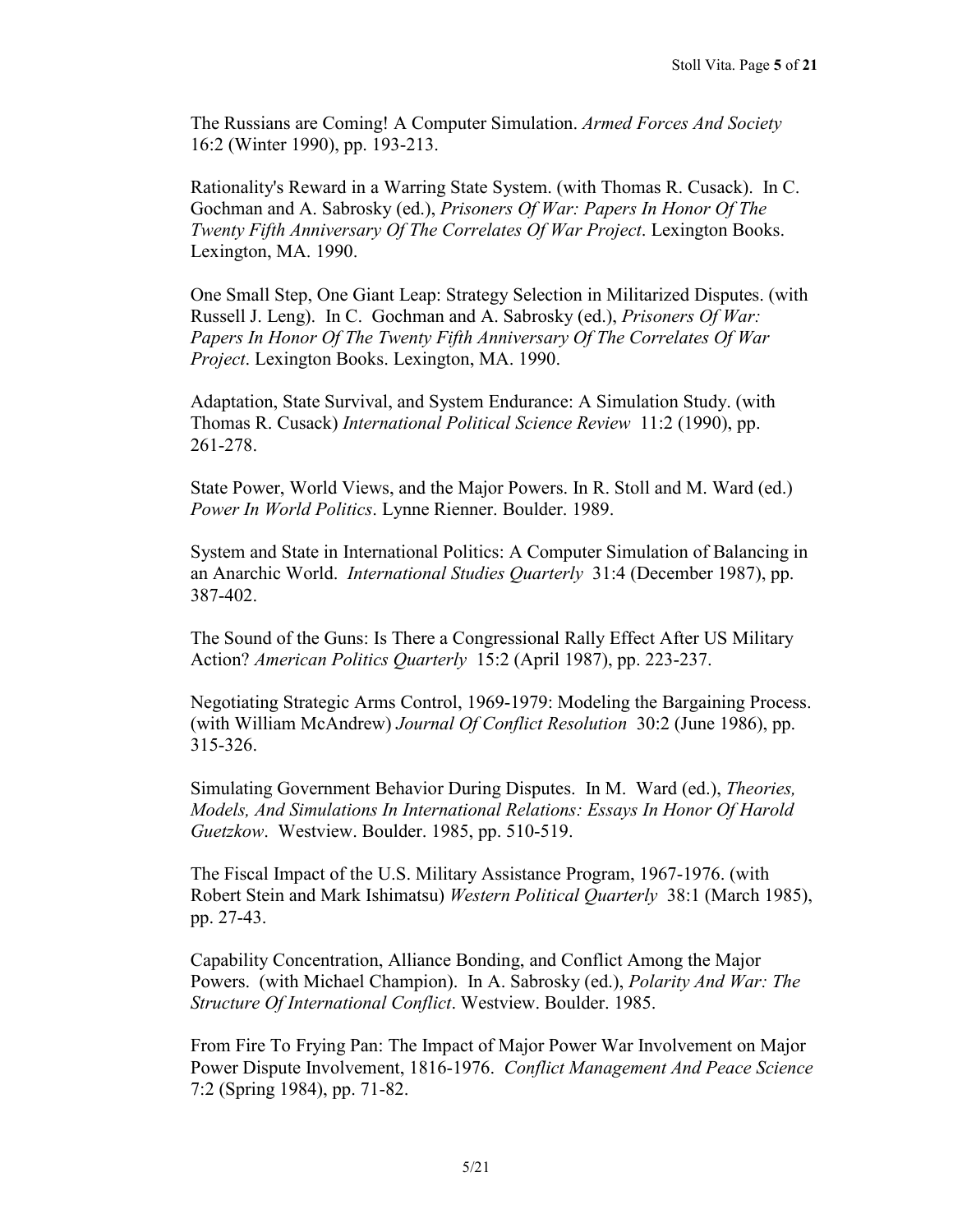The Guns of November: Presidential Re-Elections and the Use of Force, 1947-1982. *Journal Of Conflict Resolution* 28:2 (June 1984), pp. 231-246.

Bloc Concentration and Dispute Escalation Among the Major Powers, 1830-1965. *Social Science Quarterly* 65:1 (March 1984), pp. 48-59.

Bloc Concentration and the Balance of Power, The European Major Powers 1824-1965. *Journal Of Conflict Resolution* 28:1 (March 1984), pp. 25-50.

The Use of Force by the United States: Contingent Forecasts. In Singer and Stoll (ed.) *Quantitative Indicators In World Politics: Timely Assurance And Early Warning*. Praeger. NY. 1984.

Nations at the Brink: A Computer Simulation of Governmental Behavior During Serious Disputes. *Simulation And Gaming* 14:2 (June 1983), pp. 179-200.

Major Power Interstate Conflict in the Post-World War II Era: An Increase, A Decrease, or No Change? *Western Political Quarterly* 35:4 (December 1982), pp. 587-605.

Let the Researcher Beware: The Use of the Richardson Equations to Estimate the Parameters of A Dyadic Arms Acquisition Process. *American Journal Of Political Science* 26:1 (February 1982), pp. 77-89.

An Annotated Bibliography of Politico-Economic Simulations in International Affairs. (with Catherine Kelleher, Robert Beattie, and Michael Champion). Inter-University Consortium for Political and Social Research. Ann Arbor. 1977.

A Comment on McCaleb's "The Size Principle and Collective Consumption Payoffs to Political Coalitions." *Public Choice* 21 (Spring 1975), pp. 115-116.

## **Blogs**

Is a cyberattack an act of war? [https://www.houstonchronicle.com/local/gray](https://www.houstonchronicle.com/local/gray-matters/article/russia-cyberattacks-act-of-war-military-force-13107824.php)[matters/article/russia-cyberattacks-act-of-war-military-force-13107824.php.](https://www.houstonchronicle.com/local/gray-matters/article/russia-cyberattacks-act-of-war-military-force-13107824.php) July 26, 2018.

The death of Anwar al-Awlaki. [http://blog.chron.com/bakerblog/2011/09/the](http://blog.chron.com/bakerblog/2011/09/the-death-of-anwar-al-awlaki/)[death-of-anwar-al-awlaki/.](http://blog.chron.com/bakerblog/2011/09/the-death-of-anwar-al-awlaki/) September 30, 2011.

The next move for Al Qaeda. [http://blog.chron.com/bakerblog/2011/05/the-next](http://blog.chron.com/bakerblog/2011/05/the-next-move-for-al-qaeda/)[move-for-al-qaeda/.](http://blog.chron.com/bakerblog/2011/05/the-next-move-for-al-qaeda/) May 3, 2011.

The military legacy of the 1991 Gulf War. Baker Institute Blog. *Houston Chronicle*.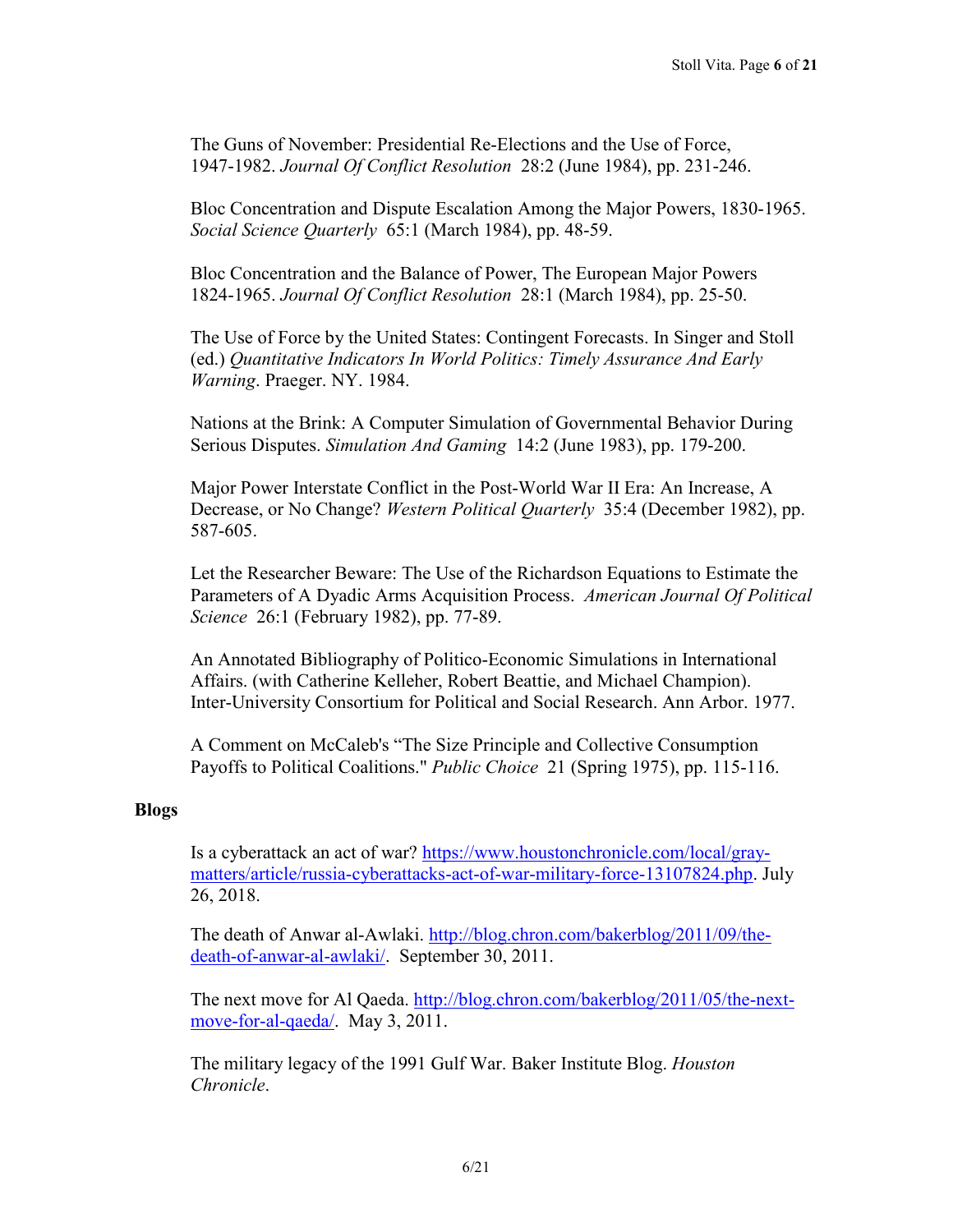[http://blogs.chron.com/bakerblog/2011/01/military\\_legacy\\_of\\_the\\_1991\\_gulf\\_war](http://blogs.chron.com/bakerblog/2011/01/military_legacy_of_the_1991_gulf_war_1.html) [\\_1.html.](http://blogs.chron.com/bakerblog/2011/01/military_legacy_of_the_1991_gulf_war_1.html) January 13, 2011.

The danger of the Wikileaks disclosures. Baker Institute Blog. *Houston Chronicle*. [http://blogs.chron.com/bakerblog/2010/11/the\\_danger\\_of\\_the\\_wikileaks\\_disclosure](http://blogs.chron.com/bakerblog/2010/11/the_danger_of_the_wikileaks_disclosures_1.html) s 1.html. November 30, 2010.

The Challenges Facing General Petraeus. Baker Institute Blog. *Houston Chronicle*. http://blogs.chron.com/bakerblog/2010/06/the challenges facing general petraeus.html. June 24, 2010.

## **Research Reports**

Catherine L. Troisi, Ritalinda D'Andrea, and Richard J. Stoll. Perceived Needs of Homeless Persons in Houston/Harris County. July, 2012.

Catherine L. Troisi, Ritalinda D'Andrea, and Richard J. Stoll. Perceived Needs of Homeless Persons in Houston/Harris County. July, 2011.

# **CONFERENCE PAPERS**

A Tall Ship and a Star to Steer Her By: Major Power Battleship Competitions, 1861-1940. 53rd North American Annual Meeting of the Peace Science Society (International). Manhattan, Kansas. November 7-9, 2019.

Socialized to Safety? The Origins of Gender Difference in Personal Security Dispositions. Mary-Kate Lizotte, Richard C. Eichenberg and Richard J. Stoll. Annual Scientific Meeting of the International Society of Political Psychology (ISPP). Lisbon, Portugal. July 12-15, 2019.

The Shadow of Violence: Personal Security, Gender Equality, and Support for the Use of Military Force. Mary-Kate Lizotte, Richard C. Eichenberg and Richard J. Stoll. Convention of the International Studies Association. Toronto, Canada. March 27-30, 2019.

Citizen Support for the Pursuit of Gender Equality in US Foreign Policy: The Impact of Personal Values and Security Dispositions. Mary-Kate Lizotte, Richard C. Eichenberg and Richard J. Stoll. Convention of the American Political Science Association. Boston, MA. September 1, 2018.

Hunting bots on Twitter: an unsupervised approach. Zhouhan Chen, Rima S. Tanash, Richard Stoll, and Devika Subramanian. 9th International Conference on Social Informatics (SocInfo2017). Oxford, UK. September 13-15, 2017.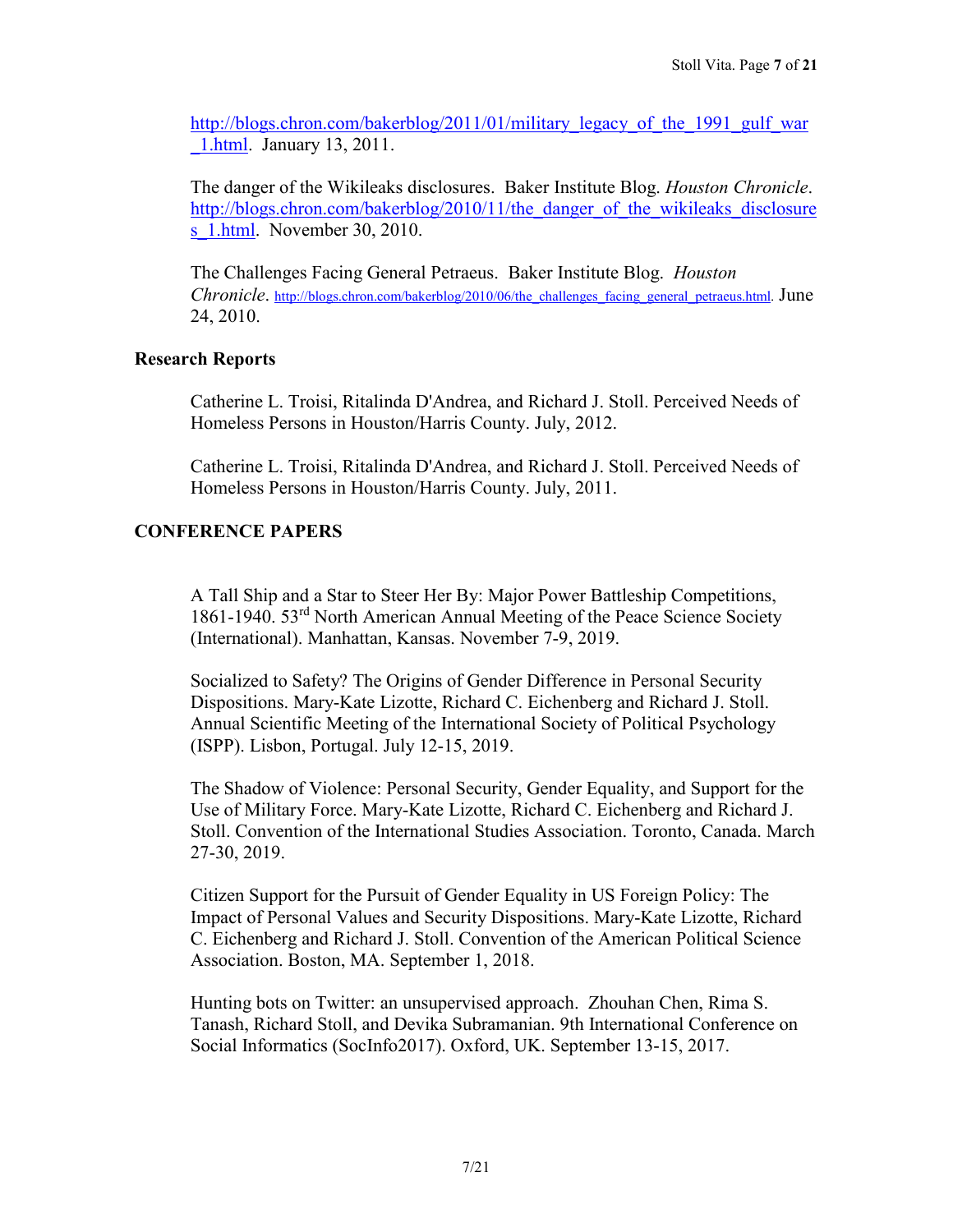Not Naval Arms Races But Naval Targeting: Major Power Battleship Competitions 1861-1940. North American Meetings of the Peace Science Society (International). Oxford, MS. November 13-14, 2015.

Is China Targeting African Countries with Oil? Power the Future: A 21st Century Guide for Energy Practitioners. Texas Southern University, Thurgood Marshall School of Law, Houston, TX. April 12, 2013.

Resolve and Aerial Campaigns (with Carla Martinez Machain – lead author) Annual Conference of the Midwest Political Science Association, Chicago, IL. April 11-14.

Money for Nothing: Public Support for Defense Spending in Western Countries, 2003-2011. (with Richard C. Eichenberg) North American Meetings of the Peace Science Society (International). Savannah, GA. October 25-27, 2012.

Charting the Rise of Lashkar-e-Taiba: the Road to Mumbai (with Christopher Bronk and Devika Subramanian). New Approaches to Anticipating Conflict: An Academic and Intelligence Community Forum Sponsored by the Great Plains National Security Education Consortium Lincoln, Nebraska, April 7-8, 2011.

Is An Attack Against One An Attack Against All? Public Support Among NATO Allies for Troops in Afghanistan. (with Richard C. Eichenberg) North American Meetings of the Peace Science Society (International), Ft. Worth, TX, October 2010.

Intervention and Civil War Escalation, 1945-1999. North American Meetings of the Peace Science Society (International), Chapel Hill, NC, November, 2009.

Guns, Butter, and Gender The Dynamics of Gender Difference on Defense Spending in the United States, 1965-2007 (with Richard C. Eichenberg) Fiftieth Annual Convention of the International Studies Association, New York, NY, February, 2009.

Tradeoffs in Trade Data? Do Our Assumptions Affect Our Results? (with Charles R. Boehmer and Bernadette Jungblut). North American Meetings of the Peace Science Society (International), Claremont, CA, October, 2008.

Crises, Casualties, and Presidential Approval, 1933-1992. North American Meeting of the Peace Science Society (International), Columbia, SC, November, 2007.

In Harm's Way: Naval Arms Competitions, 1816-2001. North American Meeting of the Peace Science Society (International), Columbus, OH, November, 2006.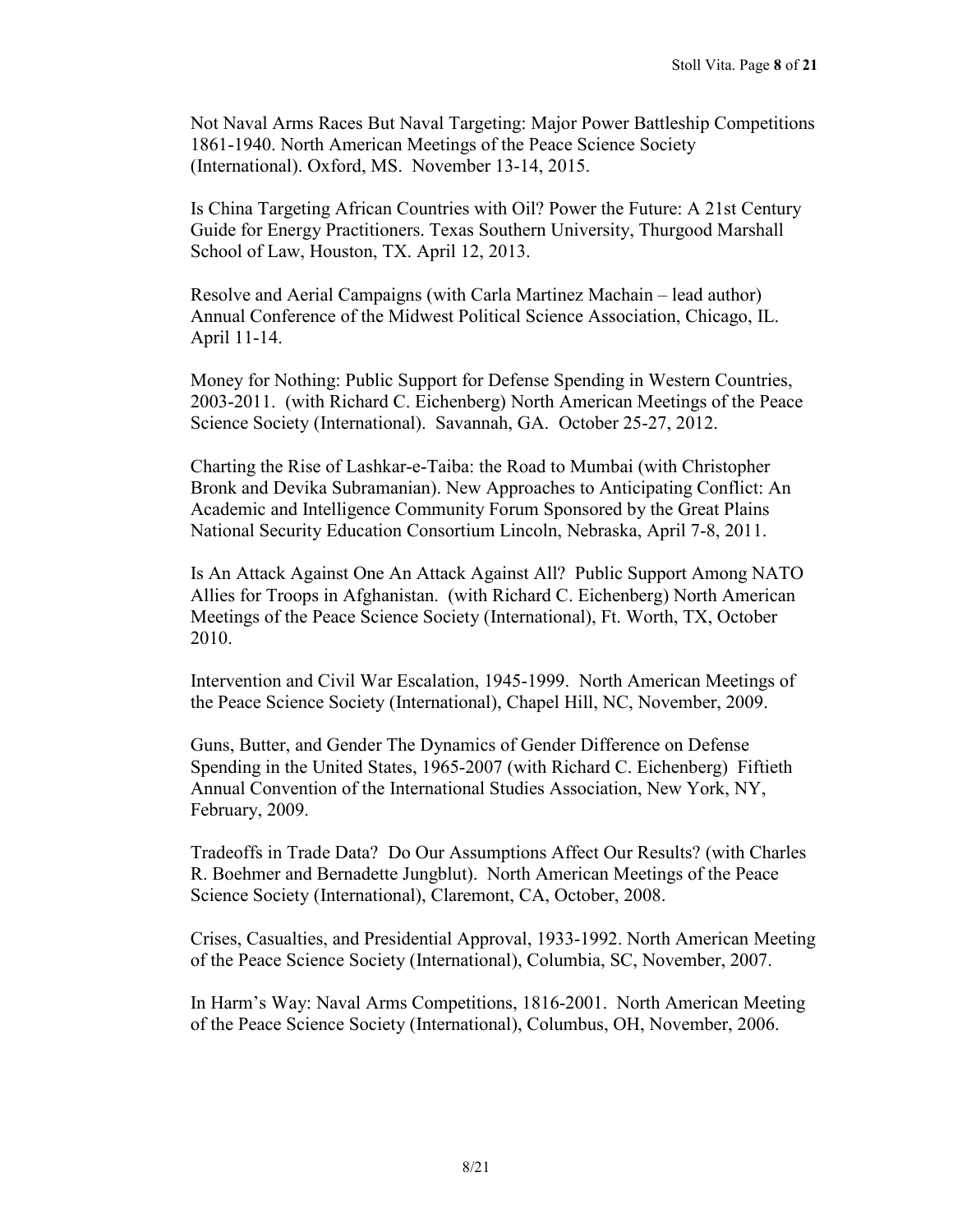Hubs, Authorities, and Networks: Predicting Conflict Using Events Data (with Devika Subramanian). Annual meetings of the International Studies Association, San Diego, CA, March, 2006.

Tradeoffs in Trade Data? Do Our Assumptions Affect Our Results? (with Charles R. Boehmer and Bernadette Jungblut). North American Meeting of the Peace Science Society (International), Iowa City, IA, November, 2005.

Events, Patterns and Analysis: Forecasting Conflict in the 21<sup>st</sup> Century (with Devika Subramanian). The National Conference on Digital Government Research. Seattle, WA. May, 2004.

Computer Generated Events Data from Online Sources: Some Assembly Required. (with Devika Subramanian). Annual Meeting of the International Studies Association, Montreal, Quebec, March, 2004.

Examining Conflict Escalation within the Civilization Context. (with Sean Bolks). Annual Meeting of the International Studies Association, Portland, OR, February, 2003.

International Trade and Interstate Conflict: The Effects of Economic Development. (with Bernadette Jungblut). Annual Meeting of the Peace Science Society (International), Tucson, AZ, November, 2002.

Events, Patterns, and Analysis: Forecasting International Conflict in the Twenty-First Century. (with Devika Subramanian) Workshop on Computer-Aided Methods for International Conflict Resolution. Austrian Research Institute for Artificial Intelligence. Vienna, Austria October 25, 2002.

The 3:1 Rule: Sound Rule of Thumb or Dangerous Illusion? (with Jeff Dixon) Annual Meetings of the International Studies Association, Chicago, IL, February, 2001.

Representing Defense: Democratic Control of the Defense Budget in the United States and Western Europe. (with Richard Eichenberg), Annual Meetings of the International Studies Association, Los Angeles, CA, March 17, 2000.

It Kant Be True? Trade, Democracy, Realism, Issue Area and the Onset of Disputes, 1950-1978. (with Bernadette Jungblut), North American Annual Meetings of the Peace Science Society (International), Ann Arbor, MI, October 10, 1999.

Small State Alliance Dynamics. (with Sean Bolks) Annual Meetings of the American Political Science Association, Atlanta, GA, September, 1999.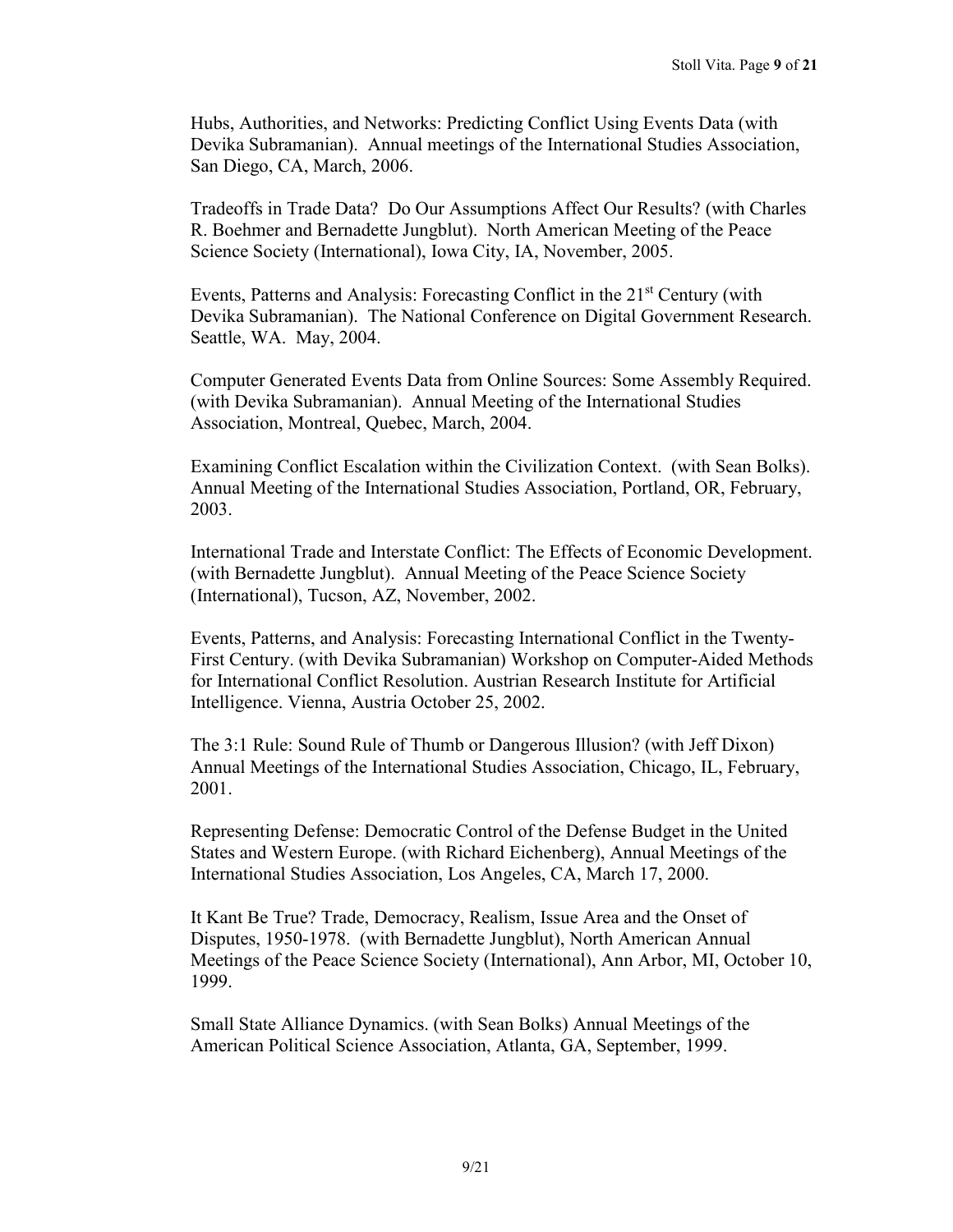Simulating Naval Arms Races: The Effect of Internal and External Constraints on Arms Race Dynamics. (with Sean Bolks) Annual North American Meeting of the Peace Science Society (International), Rutgers, NJ, October, 1998.

The Arms Acquisition Process: The Effect of Internal and External Constraints on Arms Race Dynamics. (with Sean Bolks) Annual Meeting of the American Political Science Association Convention, Boston, MA, September, 1998.

Will They Ever Learn? Dispute Outcomes, Costs, and Revisionst Behavior in Major Power Dispute Involvement, 1816-1992. Annual Meeting of the American Political Science Association Convention, San Francisco, CA, August, 1995.

Congressional Support and the Use of Military Force. (with Sherry Bennett) Annual Meeting of the American Political Science Association Convention, San Francisco, CA, August, 1995.

Unipolarity, Clausewitz, and the Future of Conflict. Inaugural Annual Conference of the James A. Baker III Institute for Public Policy, Rice University, Houston, Texas, November, 1995.

Major Power Intervention in Serious Disputes, 1816-1992. Annual Meeting of the Peace Science Society, Columbus, Ohio, October, 1995.

How Wars Evolve: A Review Of The Systematic Literature. Workshop on Advancing the Scientific Study of War, Washington, DC, August, 1991. Conference sponsored by the Wissenschafszentrum Berlin fur Sozialforschung,

How Wars Evolve. Annual Meeting of the International Studies Association. April, 1991.

Straightjacket: Public Support for Defense Spending in Four Western Democracies, 1960-1988 (with Richard C. Eichenberg). Annual Meeting of the American Political Science Association. September, 1989.

Adaptation in a Warring State System (with Thomas Cusack). Annual Meeting of the International Studies Association. April, 1988.

Rationality's Reward in a Warring State System (with Thomas Cusack). Annual Meeting of the International Studies Association. April, 1987.

Negotiating Strategic Arms Control, 1969-1979: A Closer Look at the Bargaining Process. Annual Meeting of the Southern Political Science Association. October, 1986.

National Survival in an Anarchic World: A Computer Simulation (Programmed in C). Annual Meeting of the International Studies Association. April, 1986.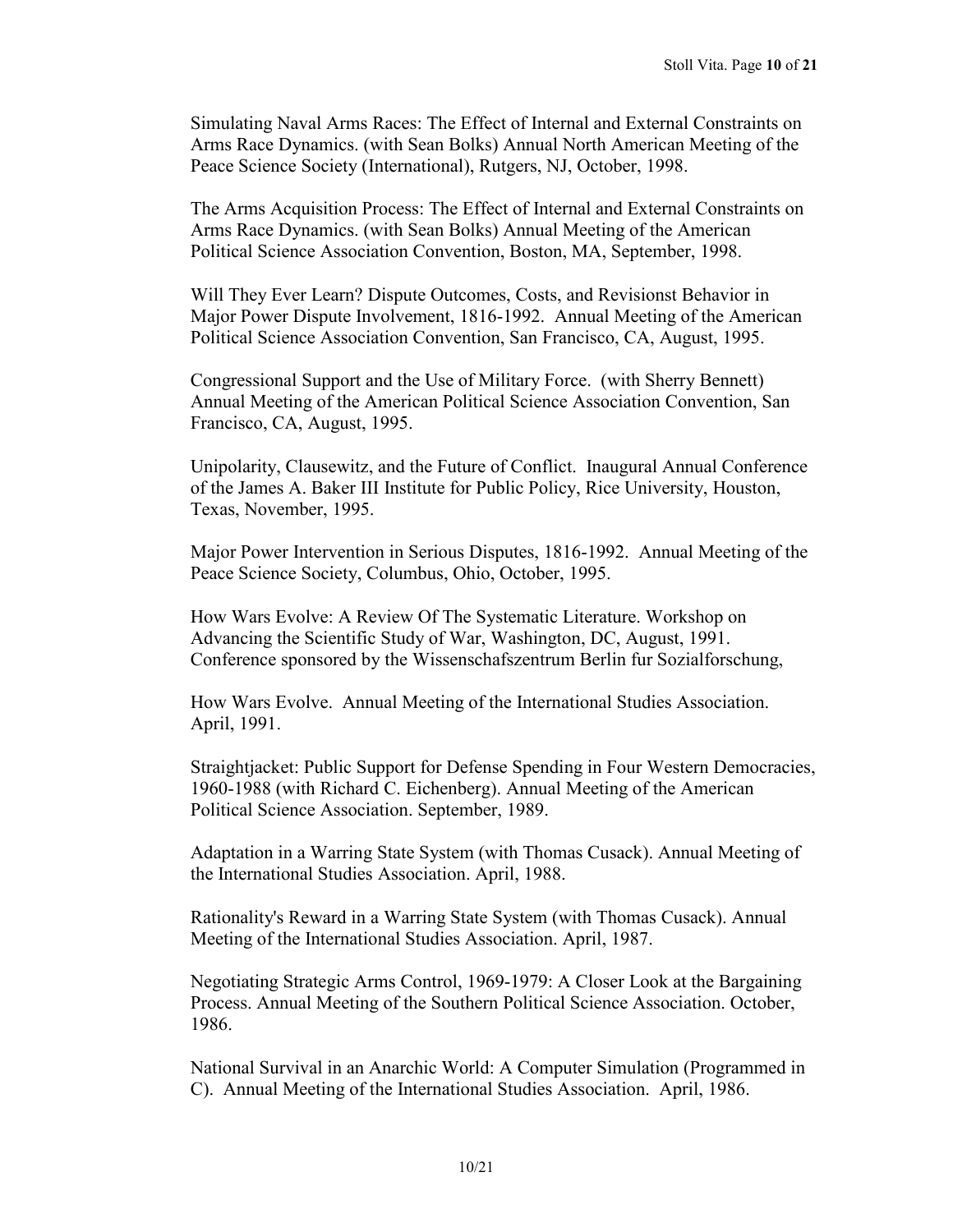Comparing Measures of Power Capabilities. Annual Meeting of the International Studies Association. April, 1986.

Strategy Selection in Disputes: A Computer Simulation. (with Russell Leng) Annual Meeting of the International Studies Association. April, 1986.

Contrasting Measures of Power: The Role of the Major Powers in the Current Era. Annual Meeting of the American Political Science Association. August, 1985.

Negotiating Strategic Arms Control, 1969-1979: Modeling the Bargaining Process. (with William McAndrew). Annual Convention of the Midwest Political Science Association. Chicago, IL. April, 1985.

U.S. Military Aid Transfers: A Substitution Effect? (with Robert Stein and Mark Ishimatsu). Annual Convention of the Southern Political Science Association. March, 1984.

Power Capabilities: Indicators and Inferences. Annual Convention of the International Studies Association. Atlanta, GA. March, 1984.

From Fire to Frying Pan: The Impact of Major Power War Involvement on Major Power Dispute Involvement, 1816-1976. Annual North American Meetings of the Peace Science Society (International). Champaign-Urbana, IL. November, 1983.

The Struggle for Power: Bloc Concentration and Conflict Among the European Major Powers, 1824-1914. Annual Convention of the American Political Science Association. Denver, CO. September, 1982.

The Correlates of War Project: Putting Together Some Puzzle Pieces. Annual Convention of the Midwest Political Science Association. Cincinnati, OH. April, 1981.

The Use of Force by the United States: Trends and Extrapolations. Annual Convention of the International Studies Association. Philadelphia, PA. March, 1981.

Two Models of the Escalation of Serious Disputes to War, 1816-1975. Annual Convention of the International Studies Association. Los Angeles, CA. March, 1980.

An Organizationally-Based Model of Dispute Escalation. Annual Convention of the Canadian Peace Research and Educational Association. London, Ontario. May, 1978.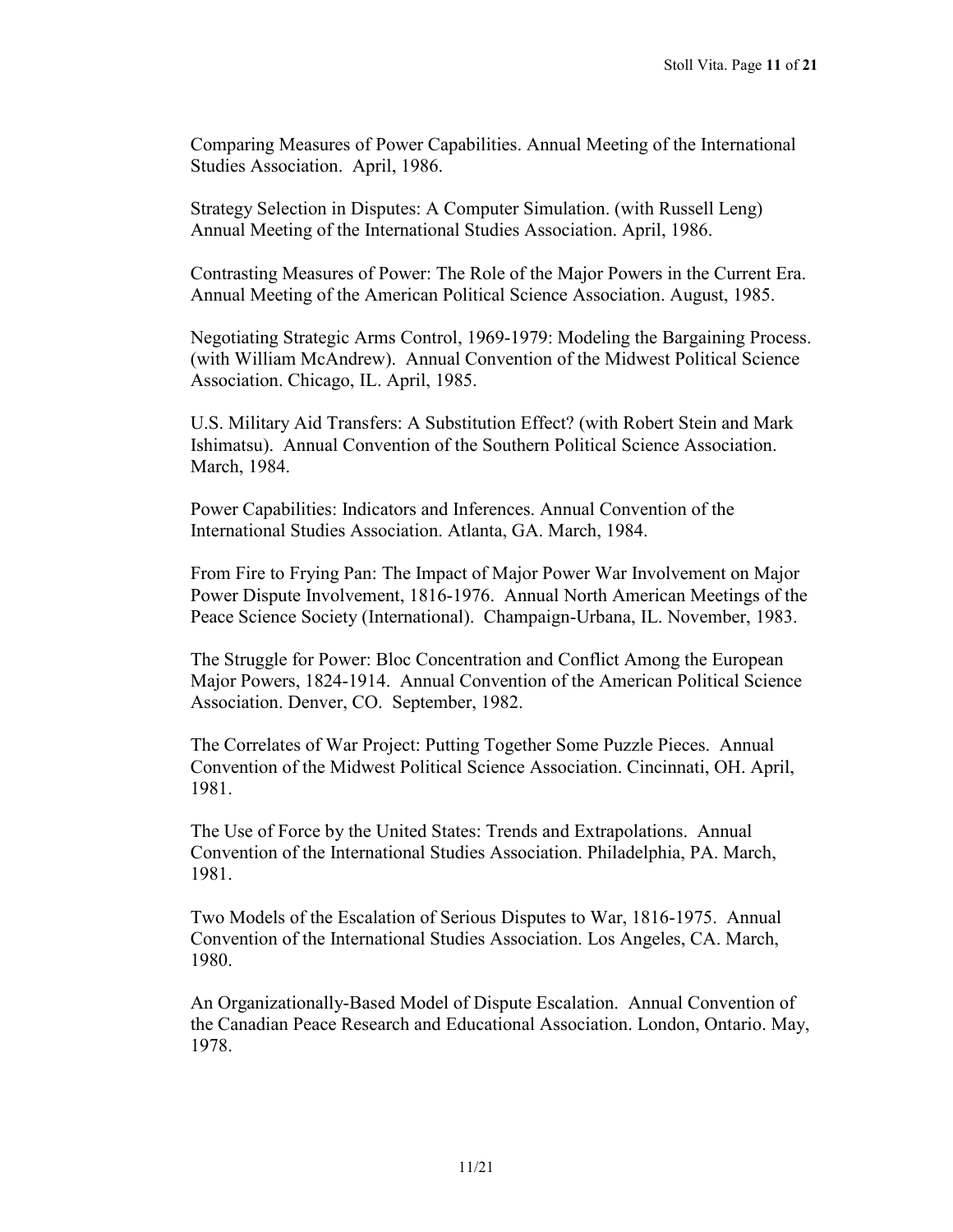An Evaluation of Postwar Trends in the Analysis of Foreign Policy: The State of Theory. Annual Convention of the Midwest Political Science Association. Chicago, IL. April, 1978.

The Escalation of Military Confrontations, 1816-1975. Annual Convention of the Midwest Section of the Peace Science Society (International). Ann Arbor, MI. April, 1978.

Predicting the Escalation of Serious Disputes to International War: Some Preliminary Findings. (with Michael Champion) Annual North American Meetings of the Peace Science Society (International). Philadelphia, PA. November, 1977.

An Attempt to Scale Major Power Disputes, 1816-1965: The Use of a Method to Detect Development Processes. Annual Convention of the International Studies Association. St. Louis, MO. February, 1977.

Military Confrontations of the Major Powers, 1816-1965: A Preliminary Description. (with Alan Levy) Annual North American Meetings of the Peace Science Society (International). Ann Arbor, MI. November, 1976.

#### **RESEARCH GRANTS**

Western Security Choices for the 1980's: A Survey of U.S. Foreign Policy and National Security Elites. Funded by the International Institute for Comparative Social Research, Science Center Berlin. 1982-1983.

Collaborative Research on Updating the Militarized Interstate Dispute Data Set (co-PI); NSF Grant No. SES-0077635. 2000-2002.

2 NSF dissertation grants for students.

Events, Patterns, and Analysis: Forecasting International Conflict in the Twenty-First Century (co-PI); NSF grant. 0219673. 2002-2008.

Terascale Cluster Computing; NSF-INTEL grant.

Sky.NET Applications in Educational Games and Homeland Security Simulations. Collaborative research with Stephen Wong, Tony Elam, D. X. Nguyen and James Thompson. Enhancing Rice Through Information Technology (ERIT) Program, Computer and Information Technology Institute, Rice University.

#### **PROFESSIONAL ACTIVITIES**

Discussant, Texas Triangle International Relations Conference, Texas A&M University, College Station, TX, February 3-4, 2018.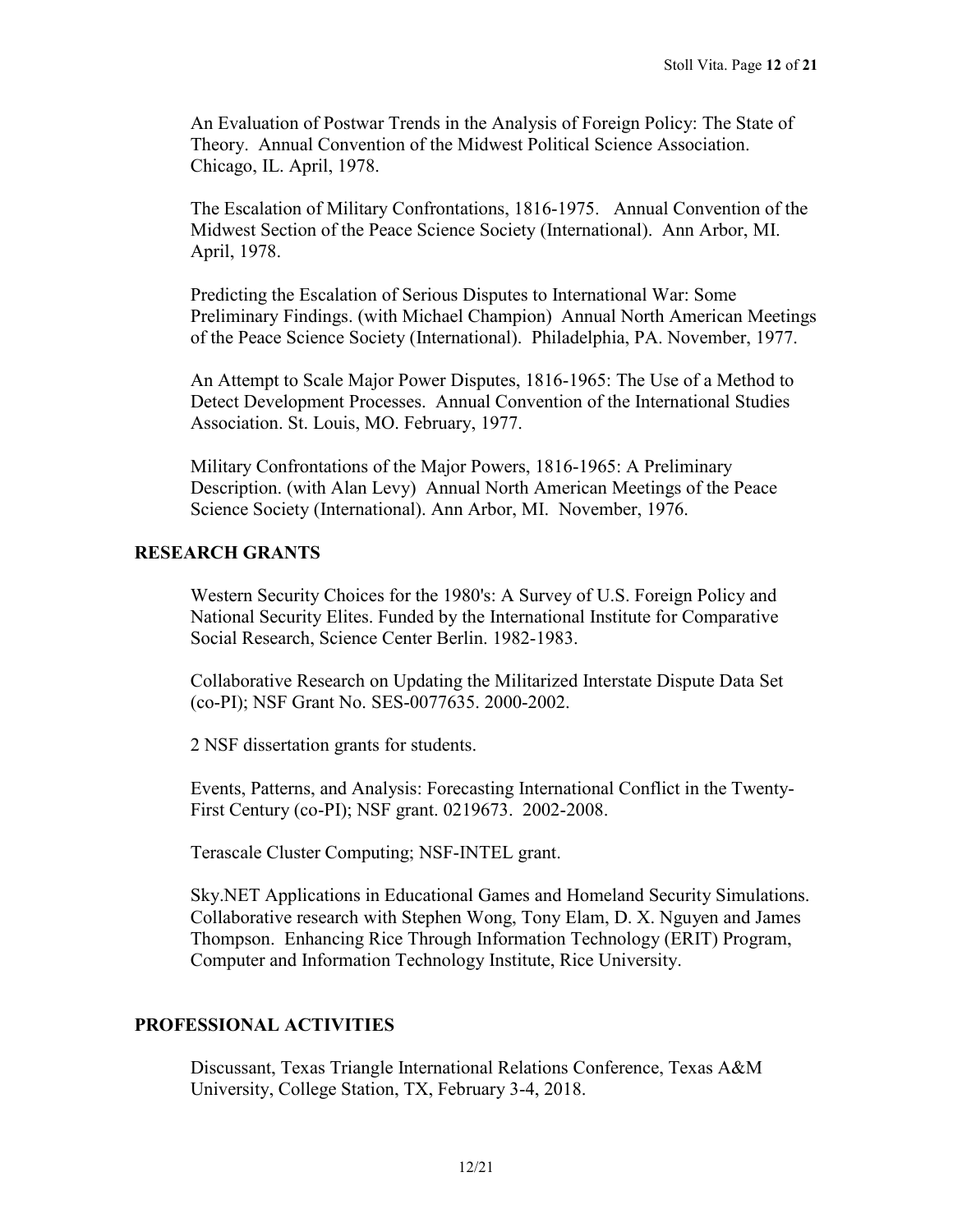Consultant, National Desert Storm War Memorial, 2017

Discussant. Agreements, Law, and International Politics Workship. Houston, TX. December 2-3, 2016.

Panel Chair and Discussant. Political Economy of Power Projection. Los Angeles, CA. November 11-13, 2016.

Presentation Chair, Peace Science Society (International) Annual Meeting. Knoxville, TN. October 25-26, 2013.

Editorial Board Member, Open Journal of Political Science, 2012-

Member, Correlates of War Project Strategic Planning Team, 2011-2012.

Treasurer, Peace Science Society (International), 2010-2012.

Senior Fellow, Institute for Sustainable Peace, 2008-

Chair, Stuart A. Bremer Award Committee, Peace Science Society (International), 2005-2006.

Panel Chair, The War on Terrorism After Iraq. James A. Baker III Institute for Public Policy, Rice University, Houston, TX. December, 2004.

Chair, Stuart A. Bremer Memorial Committee, Peace Science Society (International), 2002-2004.

Chair, Selection Committee, Malcolm Jewell Award, Southern Political Science Association, 1999.

Panel Chair, Annual Convention of the International Studies Association, March 1998.

Panel Chair, Annual Convention of the International Studies Association, March 1997.

Section Chair, International Relations, Annual Meeting of the Midwest Political Science Association, 1995.

Member, Governmental Relations Committee, International Studies Association, 1994-1996.

Section Co-Chair, Conflict Processes Section, Annual Meeting of the American Political Science Association, 1994.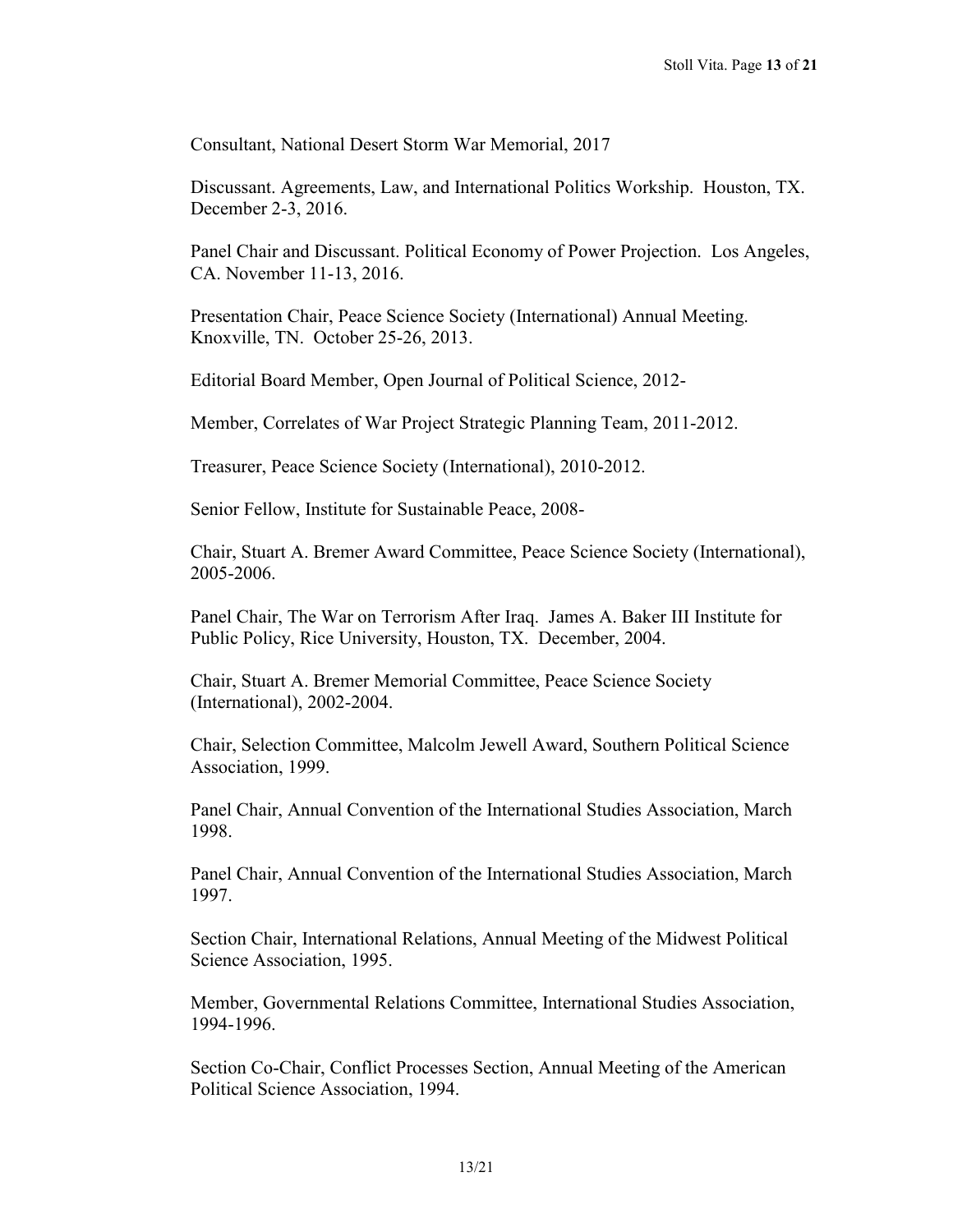Member, Program Committee (Section Head for International Politics), Annual Meeting of the Southern Political Science Association, 1991.

Section Chairman, International Relations/International Politics, Annual Meeting of the Southwestern Political Science Association, 1989.

Member, Search Committee, Pi Sigma Alpha Award for Best Paper, 1985 Southern Political Science Association Meeting.

Section Chairman, International Relations/International Politics, Annual Meeting of the Southwestern Political Science Association, 1986.

Section Chairman, International Relations/Comparative Politics, Annual Meeting of the Southwestern Political Science Association, 1983.

Panel Chairman, "Early Warning Indicators," Annual Meeting of the American Political Science Association, September, 1981.

Panel Chairman, "Early Warning Indicators II," Annual Meeting of the International Studies Association, March, 1981.

## **UNIVERSITY AND DEPARTMENT ACTIVITIES**

Member, Ad Hoc Committee on the Honor Code, 1982-1983.

Member, University Committee on R.O.T.C., 1981-1987, 2004-2005 Chair, Spring Semester, 1982. Chair, 1983-1987, 2004-2005.

Member, University Committee on Computers, 1980-1983.

Member, Subcommittee of the Computer Committee on Personal Computers, 1983-1984.

Member, Social Science Computer Lab Committee, 1980-1991.

Member, Rhodes and Marshall Scholarship Committee, 1983-1994.

Director of Undergraduate Studies, Political Science Department, 1980-2018.

Chair, Political Science Graduate Appeals Committee, 2019-present.

Member, Political Science Faculty Evaluation Committee, 2019-present.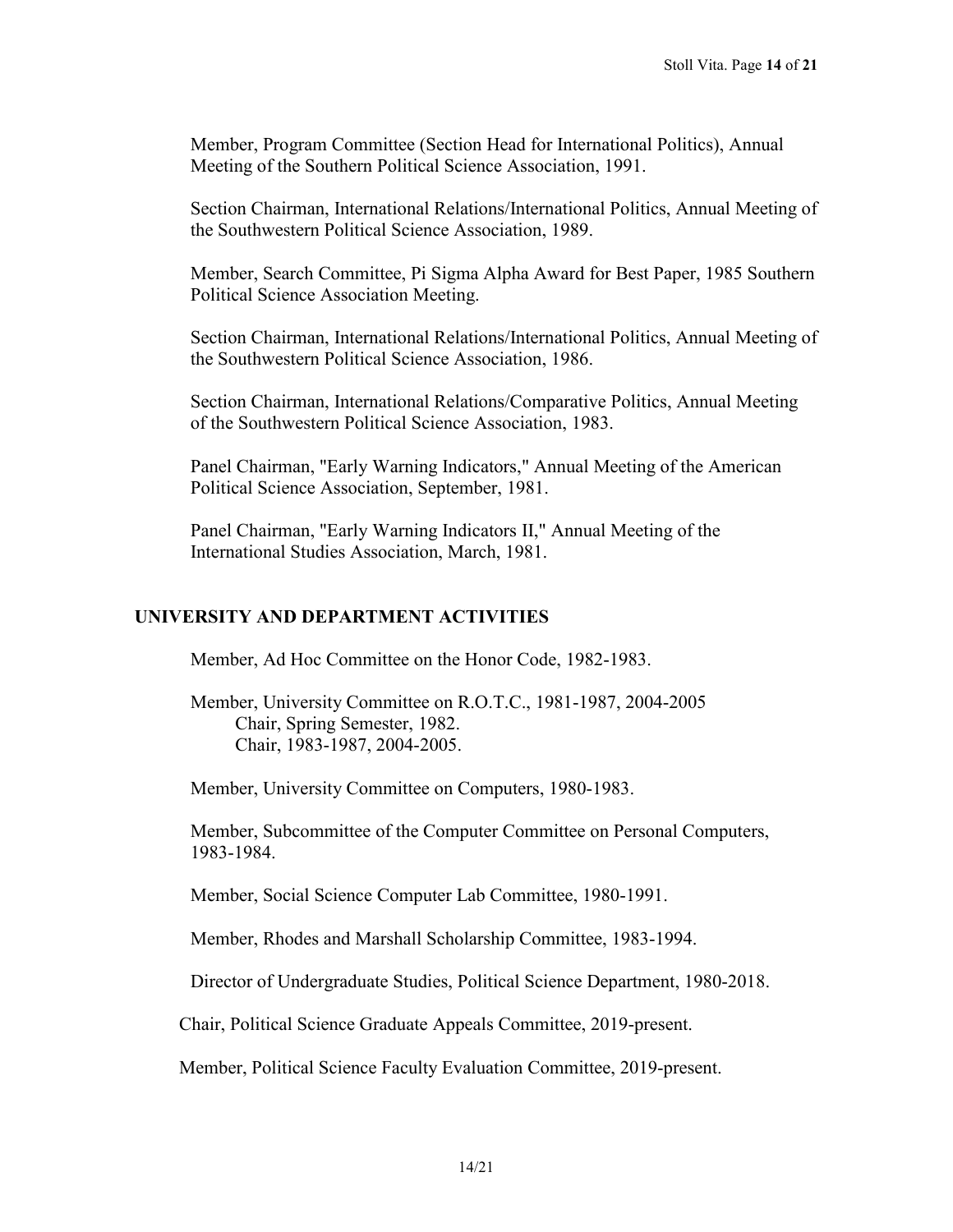- Undergraduate Advisor, Managerial Studies Program, 1983-2018. Acting Director, August-September 1986.
- Graduate Placement Director, Political Science Department, 1983-1984.

Faculty Associate, Jones College, 1980-present.

- Tutoring Coordinator, Jones College, 1983-1994.
- Graduation Marshal, 1984-2019. Head Undergraduate Marshal, 1989-2019.
- Director of Graduate Admissions, Department of Political Science, 1985-1986.
- Director of Graduate Studies, Department of Political Science, 1986-1987.
- Member, University Search Committee for Associate Provost, 1986.
- Political Science Department Chair, July 1987 June 1991.
- Member, University Council, 1987-1991, 1993-1994. Member, Subcommittee on Promotion and Tenure, 1987-1991, 1993-1994.
- Social Science Divisional Advisor, Jones College, 1988-present.
- Member, Jones College Beer-Bike Pit Crew, 1988-present.
- Member, Education Council, 1988-1992.
- Member, Ad Hoc Committee for the Evaluation of College Advising, 1990.
- Chair, Student Financial Aid Committee, 1990-1991.
- Member, Vice President for Research and Information Search Committee, 1991.
- Chair, Fringe Benefits Committee, 1991.
- Member, Committee on Undergraduate Curriculum, 1992-1994
- Chair, Baker Institute Academic Planning Committee, 1993-1995
- Member, Baker Institute Director Search Committee, 1993-1994
- Member, Athletics Committee, 1994-2000, 2006-2007. Chair, Spring 1997, 2006-2007.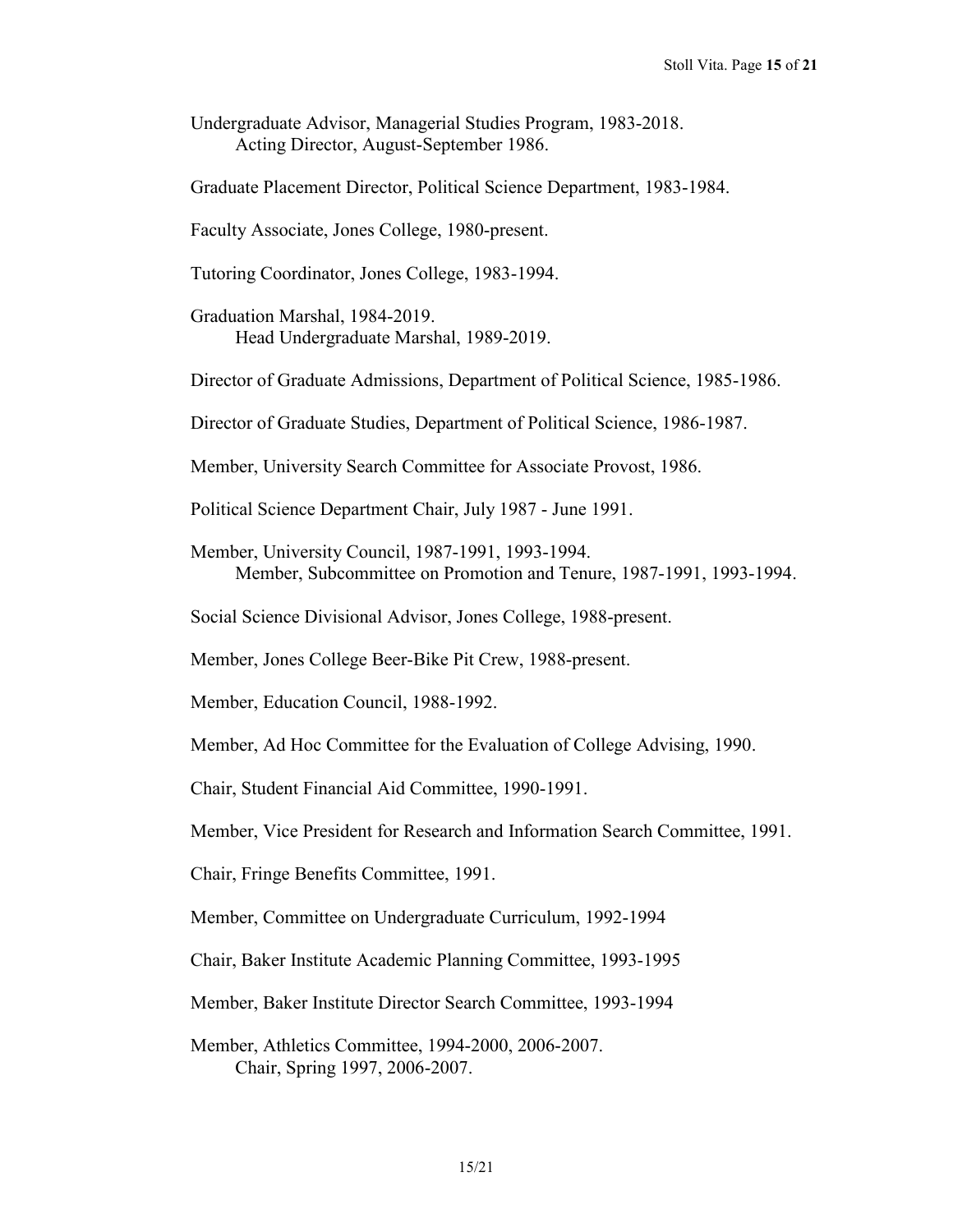Member, Dean of Social Sciences Search Committee, 1995-1996

Member, Ad hoc Committee on the Judicial Code, 1995-1996

Director, Center for the Study of Institutions and Values, 1992-1996.

Member, Judicial Affairs Committee, 1996-2004. Chair, 1998-2004.

Member, University Outreach Committee, 1997-2001.

Member, Advisory Board, Center for the Study of Languages, 1997-1999.

Member, NCAA Certification Self-Study Committee, 1997-1999 **Member, Steering Committee** Chair, Subcommittee on Rules Compliance

Member, Ad Hoc Committee on Student Advising, 1999-2000.

Chair, Ad Hoc Committee on the Chief Marshal, 2000-2001.

Associate Director for Academic Programs, James A. Baker III Institute for Public Policy, 1994-2001.

Chair, Department of Political Science International Relations Search Committee, 2001-2002.

Member, Department of Political Science Performance Evaluation Committee, 2001- 2002.

RICE-TMS Mentor, 2002-2006.

Member, Committee on Information Technology Security and Access, 2002-2004.

Member, Computer and Information Technology Institute, 2001-

Member, Faculty Advisory Board, Center for Computational Finance and Economic Systems, 2001-

Member, Center for the Scientific Study of International Conflict and Cooperation, 2001-

Associate Dean of Social Sciences, 2001-2006.

Institutional Representative, Association of NROTC Colleges and Universities, 2004-2012.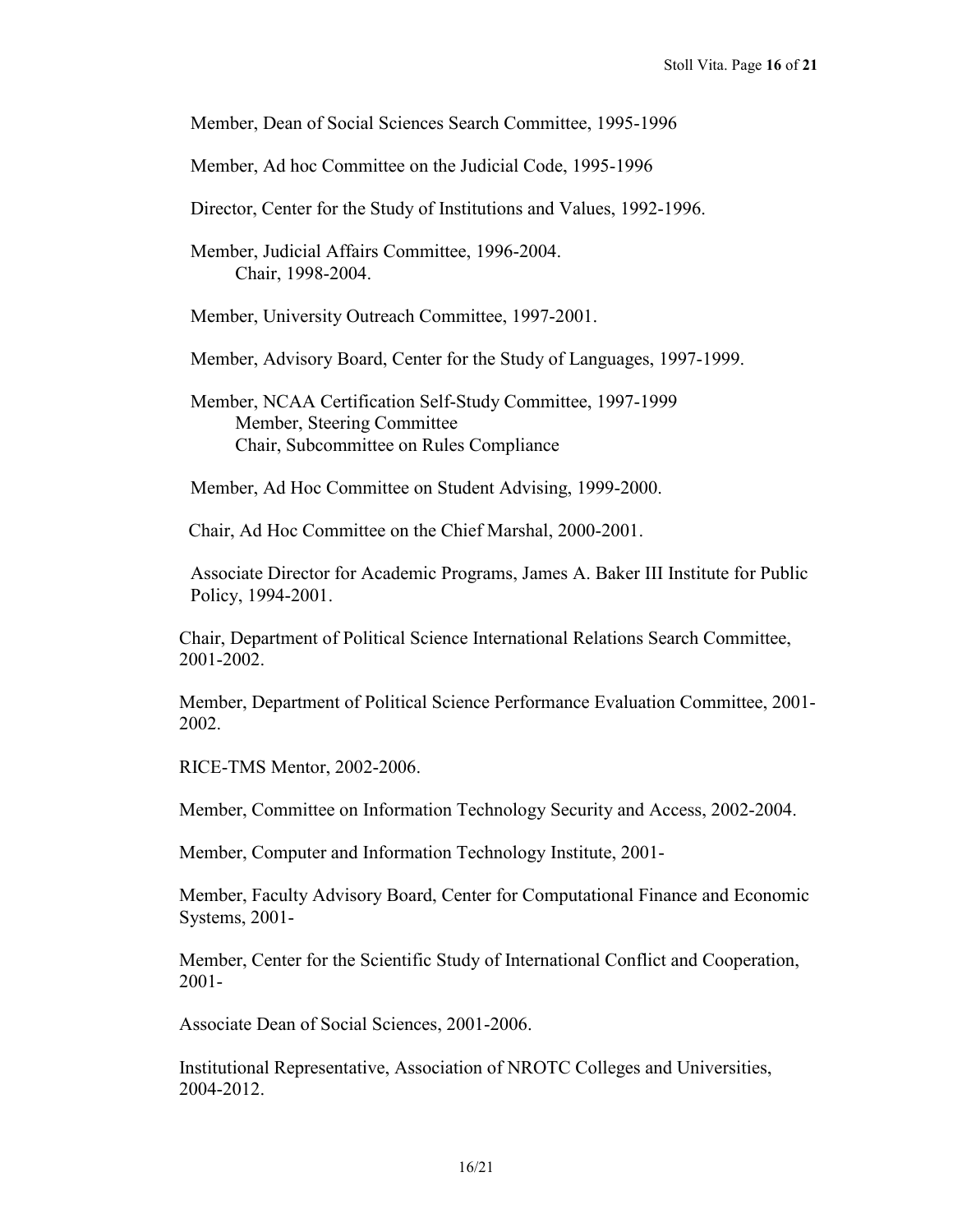Member, Advisory Board, Computer and Information Technology Institute, 2004-

Chair, Steering Committee, Master of Liberal Studies Program, 2004-

Member, Jones College Masters Search Committee, 2005.

Chair, Ad Hoc Committee on the First Year Experience, 2006-2007

Chair, Faculty Senate Task Force on Student Evaluations, 2006-2007.

Chair, Subcommittee on Academic Integrity, Rice University NCAA Self-Study Steering Committee, 2007-.

Chair, Curriculum Review Committee, 2008-2010.

Director, Managerial Studies, 2008-2018

Member, Classroom Task Force, 2008-2009

Member, Jones College Masters Search Committee, 2011.

Jones College Faculty Mentor, 2011.

Jones College Common Reading Leader, 2011.

Member, Faculty Senate Working Group on Communication in the Curriculum, 2011.

Fellow, Rice Center for Teaching Excellence, 2012-2014.

Faculty Senate Working Group on Grade Inflation, 2013-2014.

Faculty Speakers Bureau, Office of Alumni Affairs, 2013-

Chair, Data Management Steering Committee, 2013

Chair, Data Management Working Group, 2013-2016.

Member, Committee on Admissions, 2013-2017 Chair, 2014-2017

Member, Dean of Social Sciences Committee on On-Line Learning, 2013-

Member, Classroom Quality Management Team, 2014-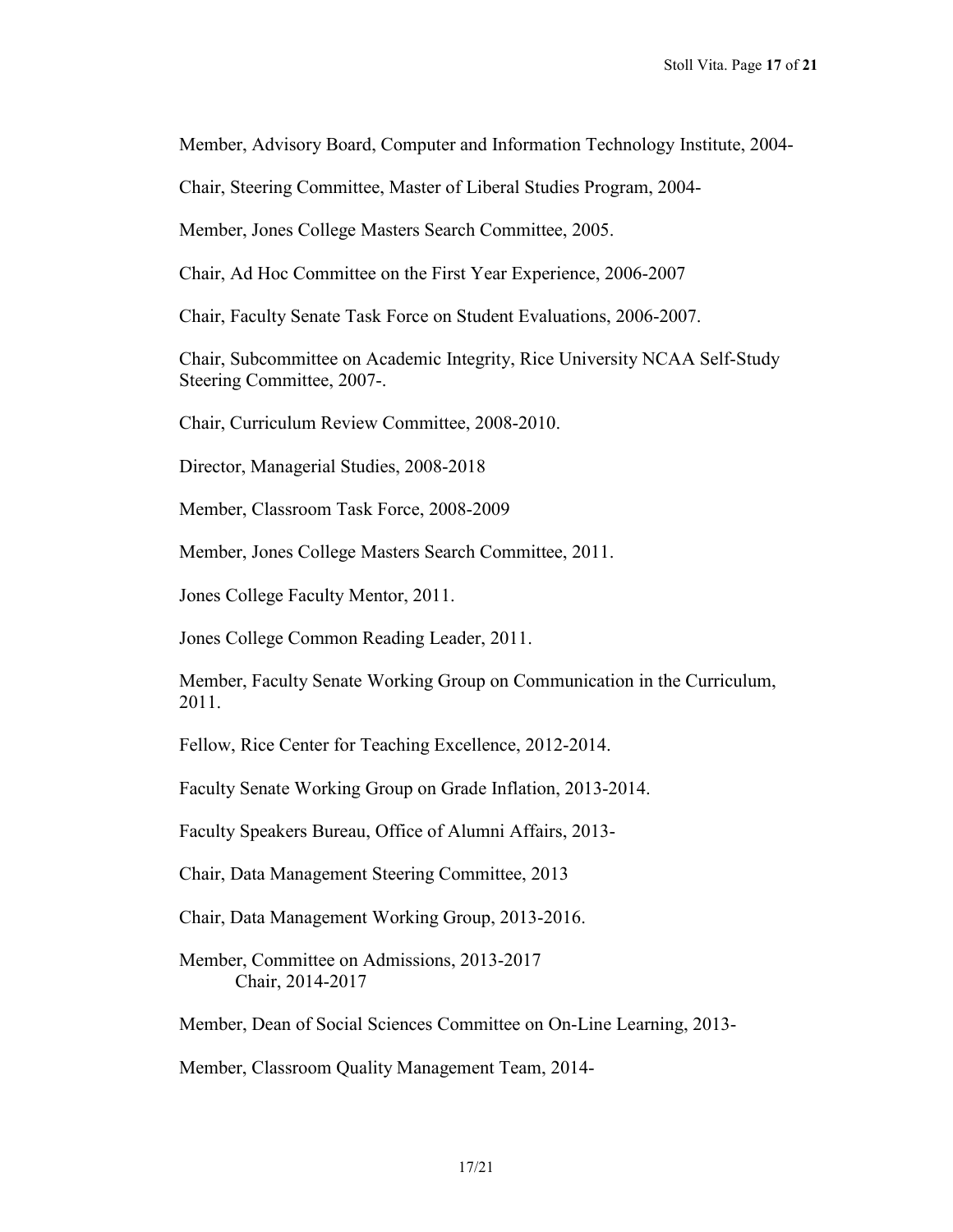Member, Quality Education Task Force, 2014-2016.

Member, Faculty Senate Task Force on the Honor System, 2015-2016

Member, Social Sciences School Course Review Committee, 2016-

Member, Campus store Advisory Committee, 2016-

Member, Faculty Senate Working Group on General Education and Distribution, 2016.

Social Science Research Institute Faculty Advisory Committee, 2018-

Chair, Political Science Graduate Student Appeals Committee, 2019-

Transition Response Team, School of Social Sciences, 2020.

Member, Selection Committee for Faculty Service and Leadership Awards, 2020.

Chair, Gardner Award Selection Committee, School of Social Sciences, 2020.

Member, Faculty Senate Working Group on General Education, 2020-2021.

Member, Political Science Undergraduate Studies Committee, 2020-

## **UNIVERSITY HONORS**

Nicholas Salgo Distinguished Teacher Award, 1982.

Jones College Outstanding Associate, 1981-1982, 1985-1986, 1986-1987, 1987-1988, 1994-1995, 1996-1997, 1999-2000, 2003-2004, 2005-2006, 2010-2011. Note: the Award was named after me and I am no longer eligible to win it.

Jones College Distinguished Associate, 1988-1989, 1989-1990, 1990-1991, 1991- 1992, 1992-1993, 1993-1994, 1994-1995, 1995-1996, 1997-1998, 1998- 1999, 2000-2001, 2001-2002., 2004-2005, 2006-2007, 2007-2008, 2008- 2009, 2009-2010,2011-2014, 2018-2019.

Faculty Address to the Freshmen Class, 1983.

Graham Stebbings Memorial Service Award, Jones College, 1984.

George R. Brown Award for Superior Teaching, 1985.

George R. Brown Award for Superior Teaching, 1987.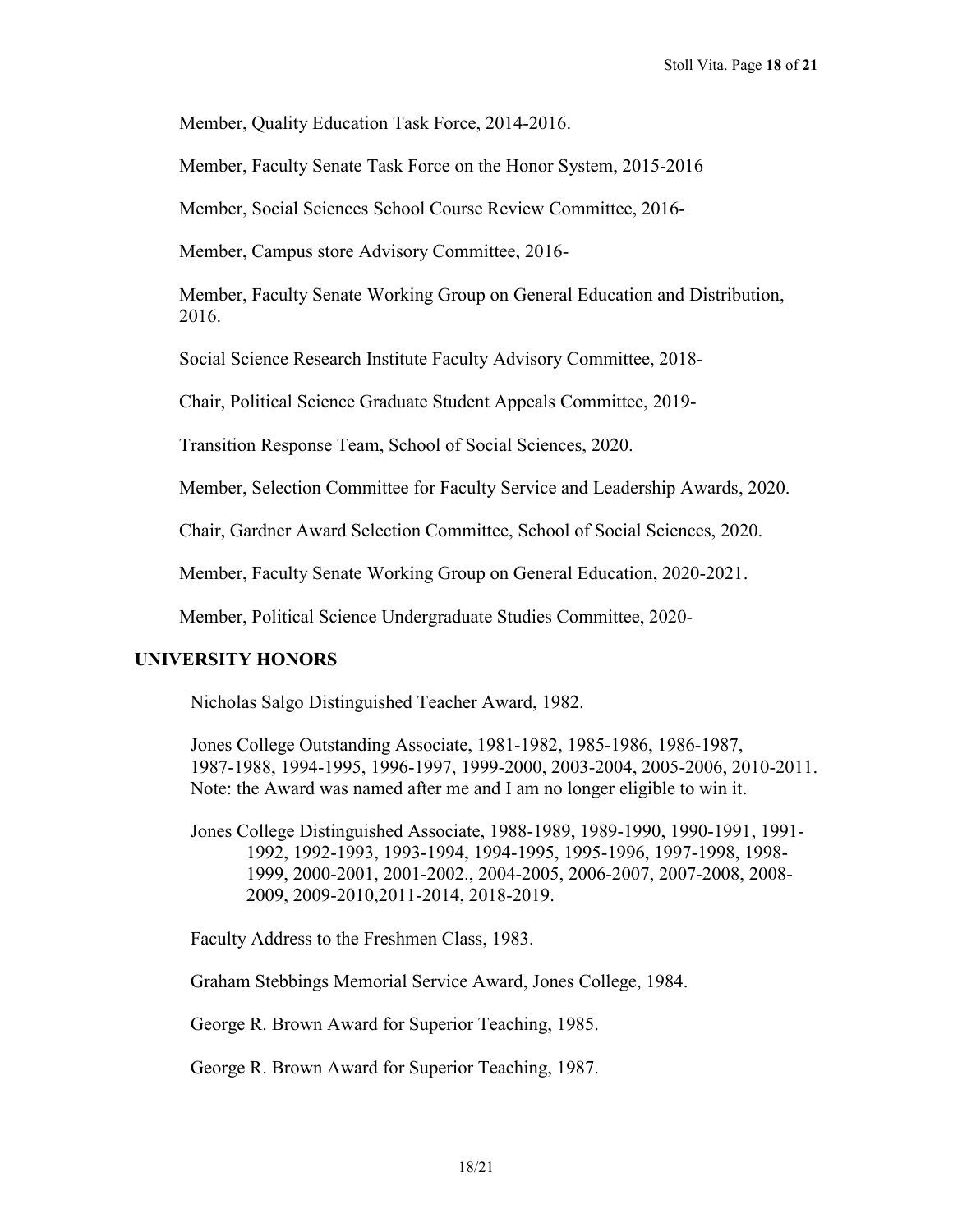George R. Brown Award for Superior Teaching, 1988.

Graham Stebbings Memorial Service Award, Jones College, 1989.

George R. Brown Award for Excellence in Teaching, 1990.

Amoco Teaching Award, 1991.

Amoco Teaching Award, 1993.

George R. Brown Award for Superior Teaching, 1995.

George R. Brown Award for Superior Teaching, 2000.

George R. Brown Award for Superior Teaching, 2006.

Association of Rice Alumni Meritorious Service Award, 2009.

Divisional Advisor Recipient Excellence in Advising Award, 2013.

Finalist, George R. Brown Teaching Award. 2013.

Gateway Recognition Award, 2014.

Exemplary Service to the School of Social Sciences. 2016.

## **OTHER TEACHING AND RESEARCH EXPERIENCE**

Board of Advisors, Institute for Sustainable Peace, 2002-present.

Research Consultant, Coalition for the Homeless of Houston/Harris County, 2011-

Member, Correlates of War Project Council, 1997-2002.

Research Fellow of the Mosher Institute for Defense Studies, Texas A & M University, 1988-1993.

Instructor, Inter-University Consortium for Political and Social Research Summer Program, 1985.

Course: Mathematical Models in International Relations.

Assistant Professor, Department of Political Science, Rice University, 1979-1984.

Associate Professor, Department of Political Science, Rice University, 1984-1990.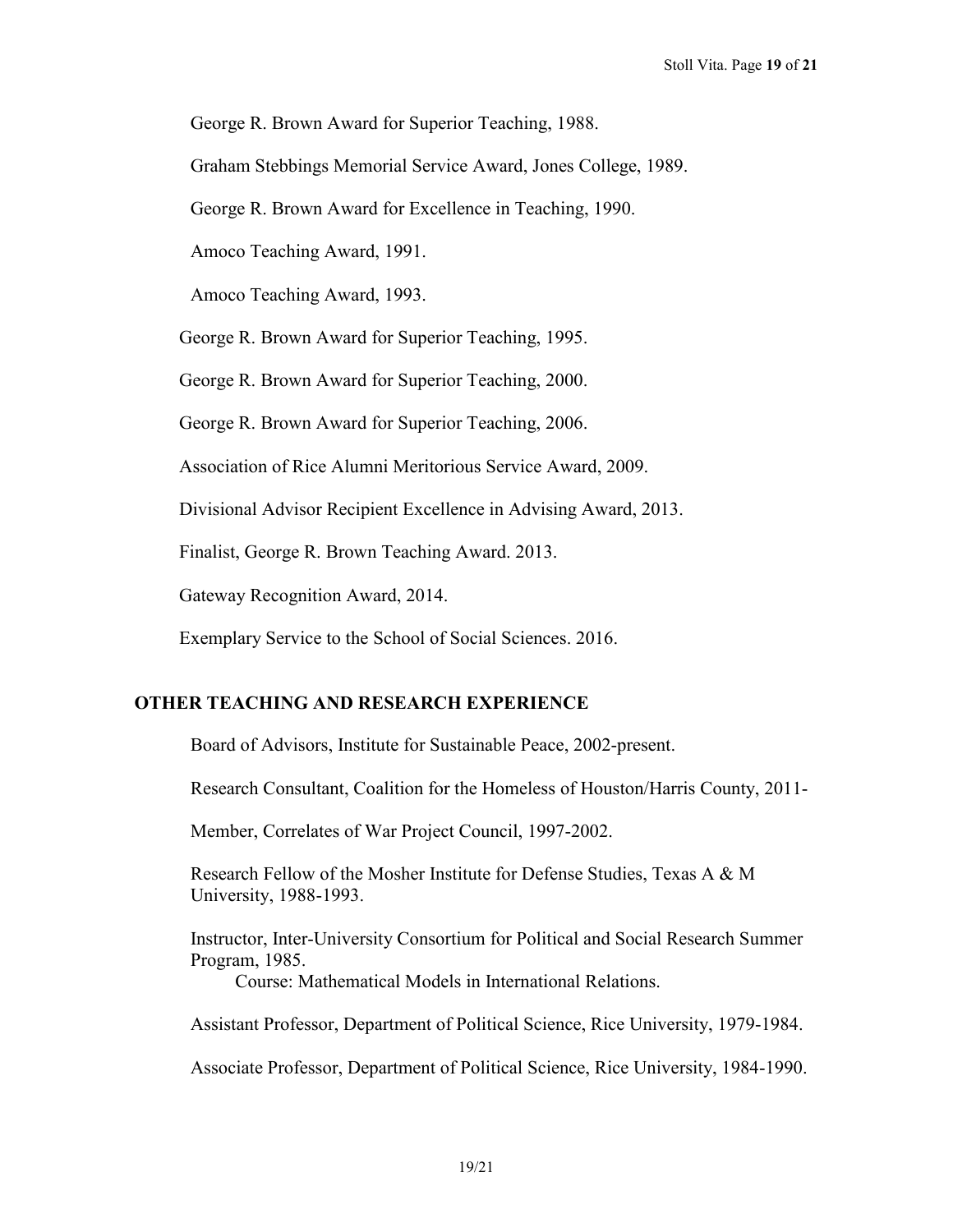Research Assistant, Correlates of War Project, University of Michigan, 1975-1979.

Research Assistant, University of Rochester, 1973-1974.

#### **BOOK REVIEWS**

Russett, Bruce M. **Controlling the Sword: The Democratic Governance of National Security**. *The Journal of Politics* November 1991.

Bremer, Stuart. **The GLOBUS Model: Computer Simulation of Worldwide Political and Economic Developments**, and Bremer, Stuart and Barry Hughes. **Disarmament and Development: A Design for the Future?** *American Political Science Review* June 1991.

Kegley, Charles W. and Gregory A. Raymond. **When Trust Breaks Down: Alliance Norms and World Politics**. *Choice* October 1990.

Brams, Stephen J. and D. Marc Kilgour. **Game Theory and National Security**. *Choice* February 1989.

Brecher, Michael, Jonathan Wilkenfeld, and Sheila Moser. **Crises in the Twentieth Century, Vol 1 and 2**. *Choice* November 1988.

Brams, Stephen J. **Superpower Games: Applying Game Theory to Superpower Conflict**. *Slavic Review* 45,2 (Summer 1986), p. 347.

Einhorn, Robert. **Negotiating from Strength: Leverage in US-Soviet Arms Control Negotiations**. *Perspective* 14,6 (Sep/Oct 85), pp. 132.

Frei, Daniel (ed.). **Definitions and Measurements of Detente: East and West Perspectives**. *Journal Of Politics*. 45:2 (May 1983).

Cleveland, Harlan (ed.). **The Management of Sustainable Growth**. *Perspective* 11,4 (May, 1982), pp. 94.

McGreevey, William Paul (ed.). **Third World Poverty**. *Perspective* 10,7 (September, 1981), pp. 131.

## **MANUSCRIPT REVIEWS**

Journals

American Journal of Political Science American Political Science Review American Politics Quarterly